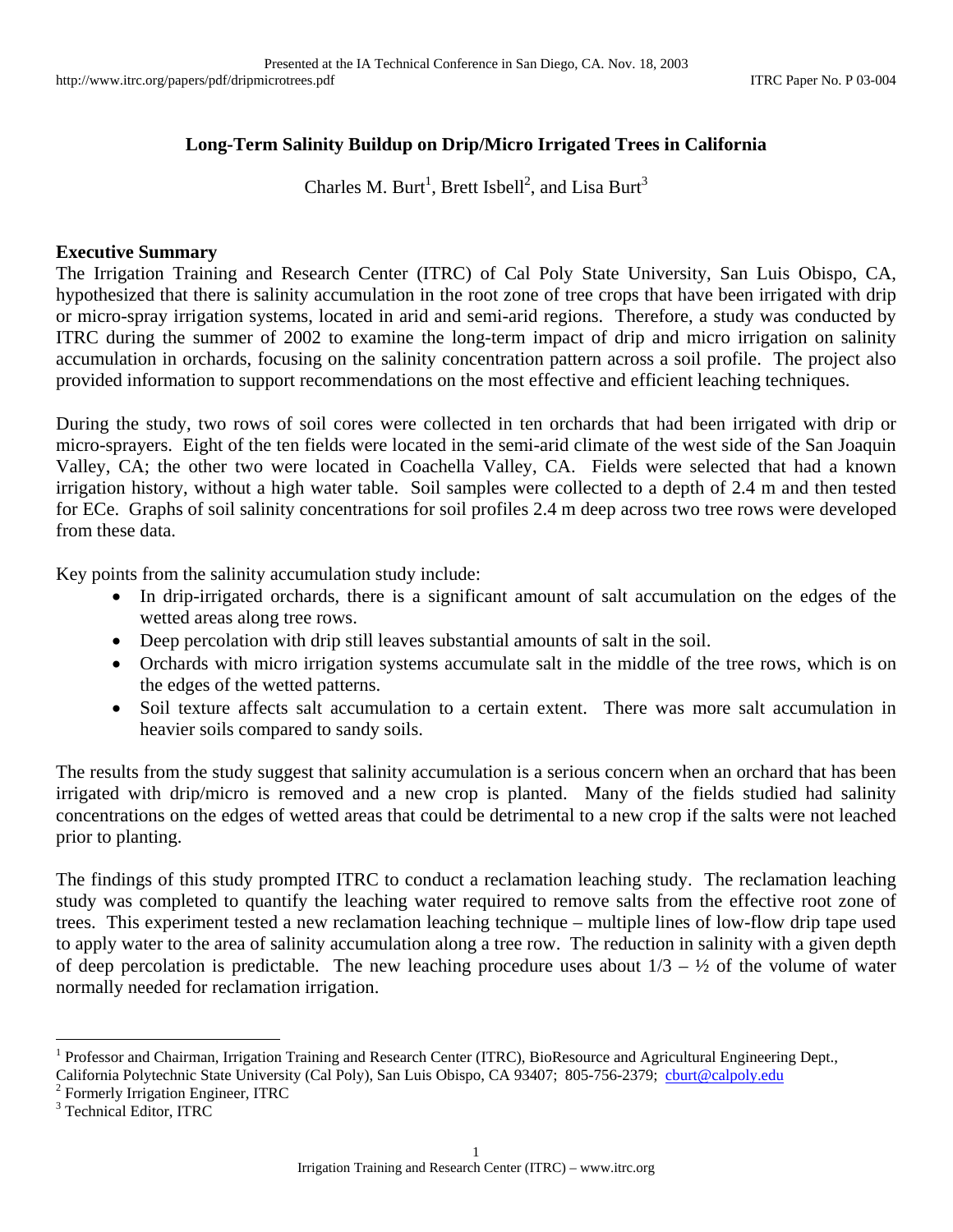## **Background**

Under optimum management conditions, crop yields remain at potential levels until a specific threshold electrical conductivity of the soil water solution is reached. When salinity increases beyond this threshold, crop yields are presumed to decrease linearly in proportion to the increase in salinity.

Salinity build-up becomes particularly important when trees are removed and the field is replanted. When replanted (with new trees or possibly with a less salt tolerant crop), the salt that has accumulated in the soil may inhibit crop growth and reduce tree vigor.

## **Procedures to Determine Soil Salinity**

During the study, two rows of soil cores crossing 2 tree rows each, with samples in a core row taken 0.3 – 0.6 m apart horizontally, were collected in ten orchards that had been irrigated with drip or micro-sprayers. Soil samples were collected to a depth of 2.4 m and then tested for ECe. Graphs of soil salinity concentrations for soil profiles 2.4 m deep across two tree rows were developed from these data.

Site descriptions. Eight of the ten fields studied were located along the west side of the San Joaquin Valley, CA. The fields have the following characteristics that are pertinent to the study:

- There is little annual rainfall (about 15-17 cm), so salts are not leached out of the root zone from winter precipitation.
- **Some fields are irrigated with water from the California Aqueduct and other fields are irrigated with** deep well water.
- Some orchards have been irrigated with drip or micro-sprayers for over 20 years.
- There is a concern that leaching large quantities of salts from the root zone would have a negative impact on regional water quality.

Fields were selected that had a known irrigation history and known water quality. Therefore, the total amount of water applied to an orchard and the salt load distributed by the irrigation water could be considered when deriving conclusions.

In addition to the eight fields studied in the west side of the San Joaquin Valley, soil samples were also collected from two fields in Coachella Valley, CA. Therefore, the salinity patterns in soils having a different climate and a different soil type could be compared to the results from the San Joaquin Valley.

Soil Sampling. A direct-push type, hydraulically powered soil sampler was used to collect soil cores. The soil sampler was a model 9800E manufactured by Concord Environmental Equipment, located in Hawley, MN. This machine included an engine used to power a hydraulic cylinder, which is used in conjunction with a hydraulic percussion hammer to force the sampling barrel into the soil.

To develop a grid for each soil profile, 2.4 m deep soil cores were removed across two tree rows. One tube was used for retrieving soil to a depth of 1.2 m; a separate tube was used for retrieving a soil core to 2.4 m below the soil surface. A new clear plastic tube was used for each core that was removed.

Nine individual soil samples were collected from each 2.4 m core at increments of 0.3 m, starting at the surface and ending at a depth of 2.4 m. Approximately 300 grams of soil were collected for each sample to be tested. Each soil sample was sealed in a plastic bag and labeled according to the specific location where it was taken.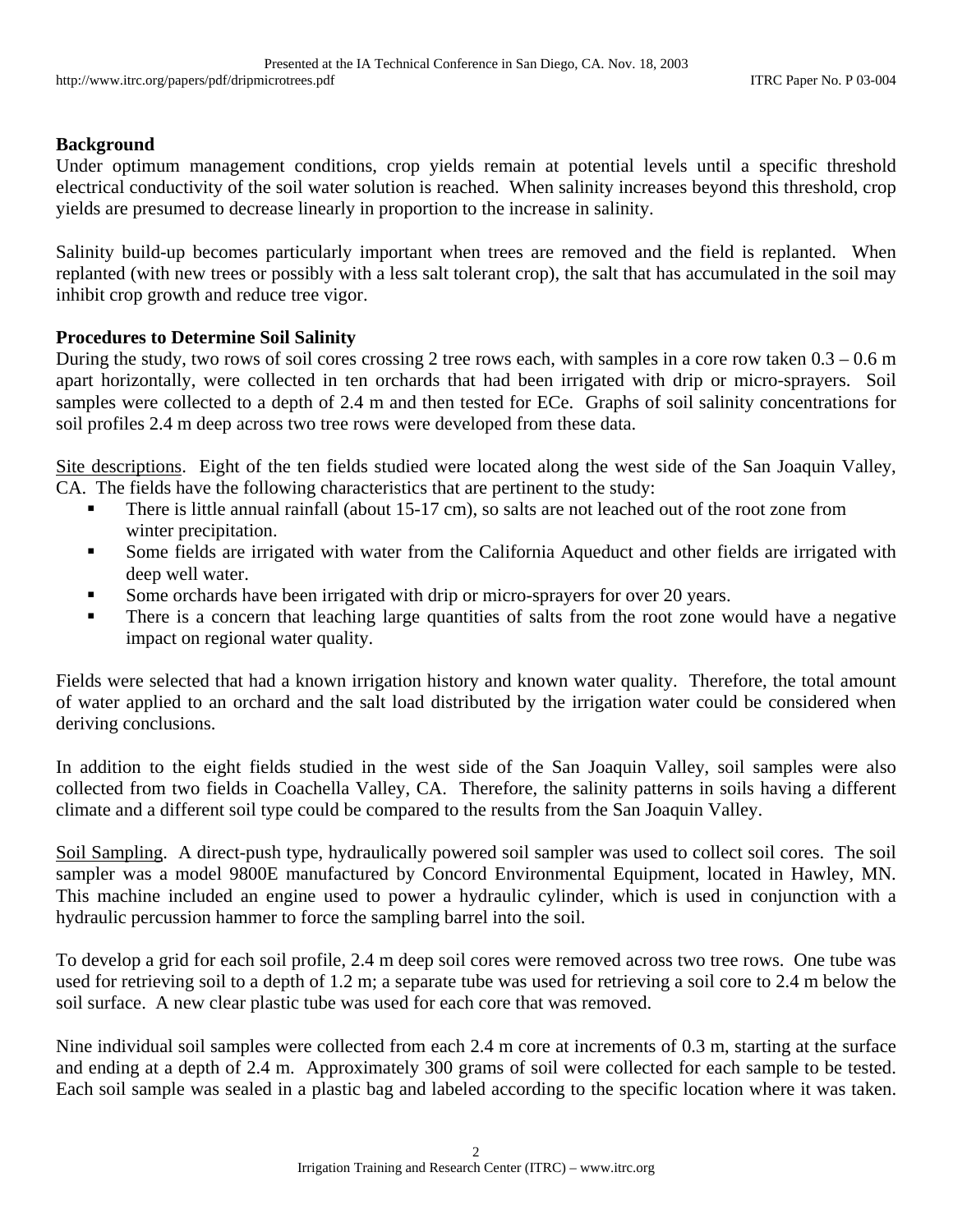Just prior to bagging, the approximate soil moisture content for each soil sample was determined using the "feel method" and recorded.



Figure 1. Soil core sampler in the field.

A row of soil cores was removed perpendicular to the tree rows. The first soil core was taken close to the midpoint between two trees, in line with the tree row. The last core in the row was removed two tree rows over near the midpoint between two trees, in line with the tree row. The horizontal distance between soil cores varied between 0.3 m and 0.8 m. Core spacing was 0.3 m in areas wetted by the irrigation system. Between the wetted zones, soil cores were typically spaced 0.6 m. Two rows of soil cores, in different locations, were taken in each field. The two locations were not necessarily located along the same tree rows as illustrated in Figure 2.



Figure 2. Plan view of typical soil core locations.

## **Results of Salinity Measurements**

In this paper soil salinity results from a few cases are shown. They are typical of what were found. It can be seen that the salinity is more concentrated in drip systems than with micro-spray systems. This is hardly surprising because the same amount of applied salt is spread out over more soil area – resulting in the same amount of total salt, but fewer pockets of concentrated salt.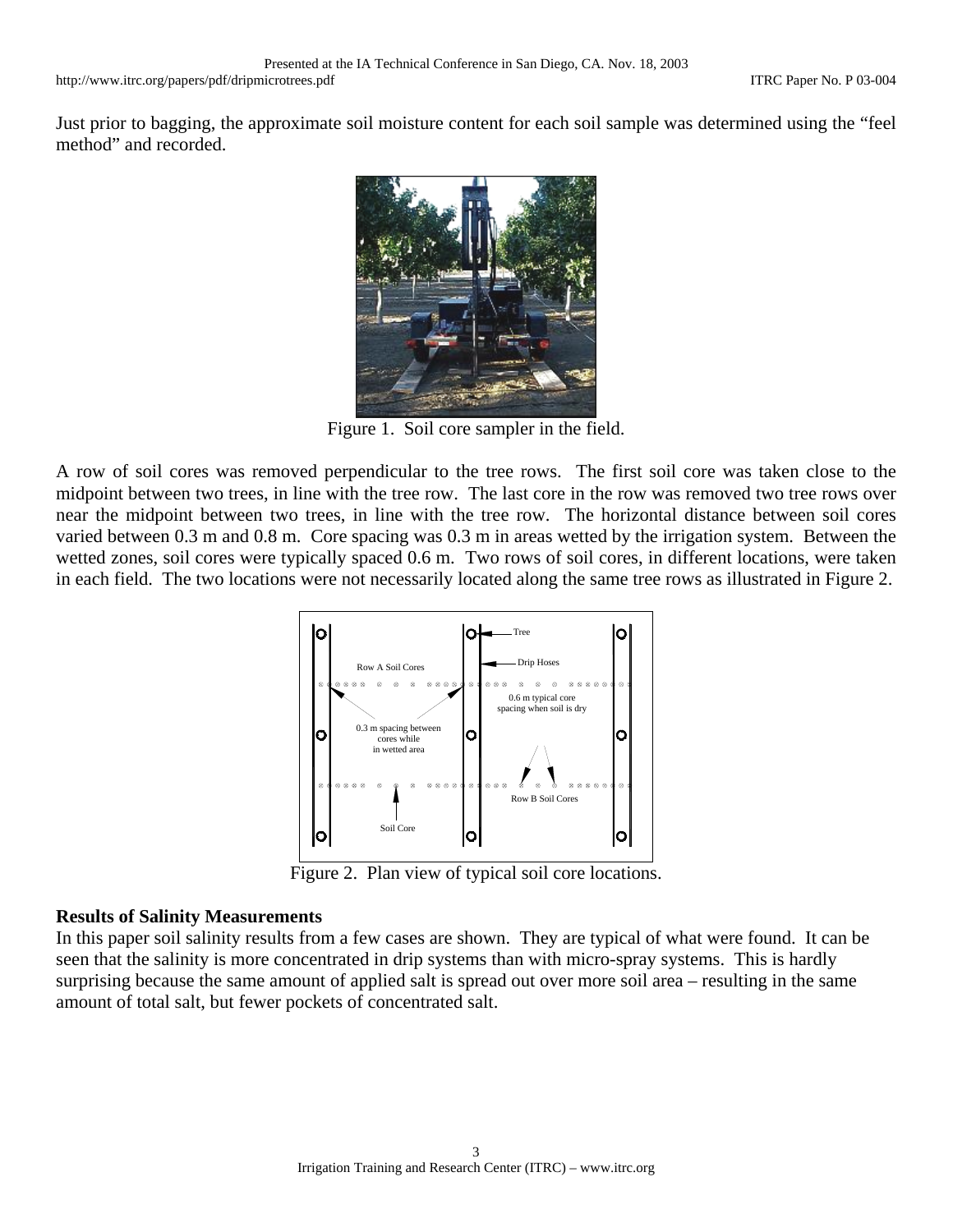

Figure 3. Field 5 (#4100) soil salinity concentration pattern (Location A). One drip hose per row, 3 emitters/tree. 5.2 m x 5.2 m tree spacing. Pistachios planted 1982. Predominant soil texture: loam. Weighted  $ECw = 0.46$  dS/m. Average  $ECe = 4.5$  dS/m



Figure 4. Field 5 (#4100) soil salinity concentration pattern (Location B) Same soil as Location A in Fig. 3. Drip. Average  $ECe = 5.4$  dS/m

A comparison of Figures 3 and 4 shows that soil salinity patterns are quite varied – even with the same irrigation management, emitter spacing, and soil type. This was typical of what was seen. This definitely shows the limitations of various 3-D soil salinity models in predicting patterns of salinity accumulation.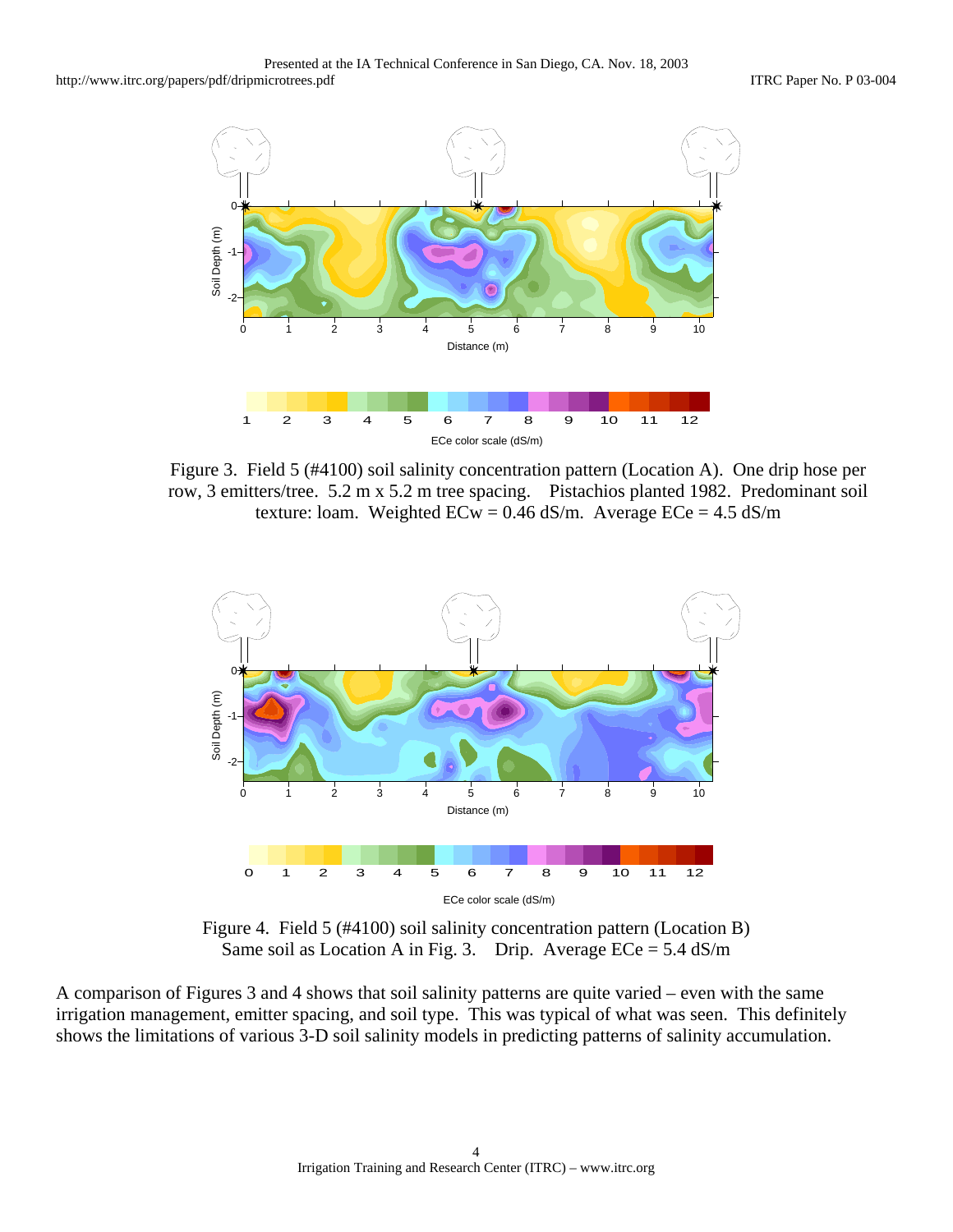Presented at the IA Technical Conference in San Diego, CA. Nov. 18, 2003



Figure 5. Field 6 (#4830) soil salinity concentration pattern (Location A). One microsprayer/tree. 6.7 m x 4.6 m tree spacing. Pistachios planted in the late 1960s. Loamy sand. Weighted average  $ECw = 0.44$  dS/m. Average  $ECe = 3.0$  dS/m.



Figure 6. Field 6 (#4830) soil salinity concentration pattern (Location B) Not as sandy as Location A. Average ECe =5.9 dS/m

# **Conclusions from the Salinity Accumulation Study**

Key points from the salinity accumulation study include:

- In drip irrigated orchards, there is usually a significant amount of salt accumulation on the edges of the wetted areas along tree rows. Additionally, we found that deep percolation with drip still leaves substantial amounts of salt in the soil.
- Orchards irrigated with micro-sprayers seem to accumulate salt between the tree rows, which is on the edges of the wetted patterns.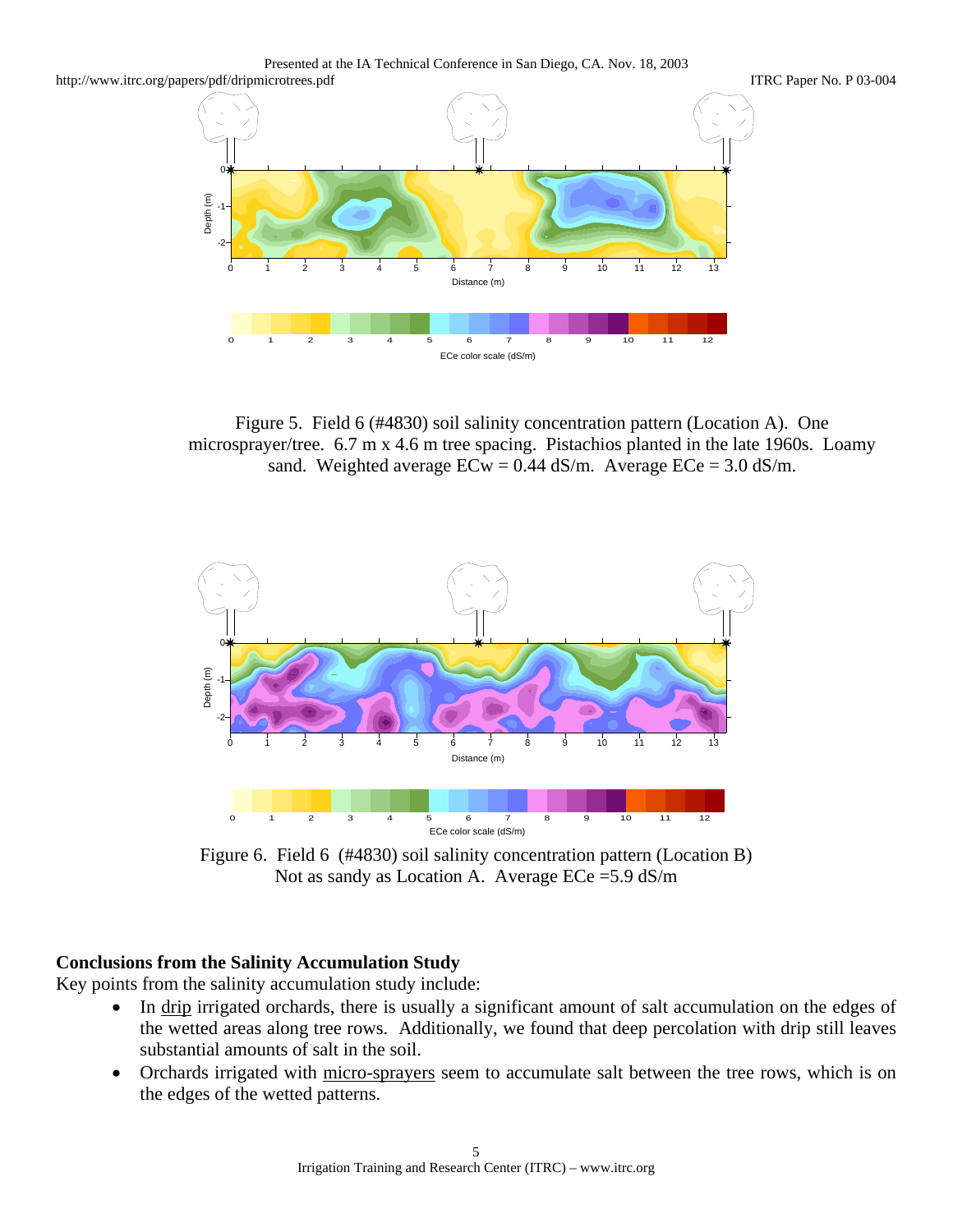- Some of the salt applied through irrigation water is being leached from the root zone.
- Soil texture affects salt accumulation to a certain extent. There was more salt accumulation in heavier soils compared to sandy soils.

The results from the study suggest that salinity accumulation can be a serious concern when an orchard that has been irrigated with drip/micro is removed and a new crop is planted. Many of the fields studied had salinity concentrations on the edges of wetted areas that could be fatal to a new crop if the salts were not leached prior to planting.

## **Introduction – Soil Salinity Reclamation Leaching**

ITRC conducted a reclamation leaching experiment, in a pistachio orchard south of Huron, CA, during the winter of 2002-2003. The study was conducted to quantify the leaching water required to remove salts from the effective root zone of trees. This experiment tested a new reclamation leaching technique – multiple lines of low-flow drip tape were used to apply water to the area of salinity accumulation along a tree row.

The pistachio orchard was planted in 1982. The trees are drip irrigated with two drip hoses per tree row. Historically, the field where the leaching study was conducted has been irrigated with both surface water and well water. The historical weighted average EC of the irrigation water (ECw) was 0.70 dS/m. The water applied during the reclamation leaching experiment had an ECw of 0.51 dS/m.

Figure 7 and Figure 8 illustrate the pre-leaching salt distribution pattern in a 2.4 m (8-foot) deep soil profile. There is salt accumulation on the edges of wetted patterns along the tree rows. The area between the tree rows is unaffected by drip irrigation and has virtually no salinity buildup from irrigation – as expected because the wetted area from the drip system did not extend to that area.



Figure 7. Typical soil salinity concentration profile in the field where the reclamation leaching study was conducted.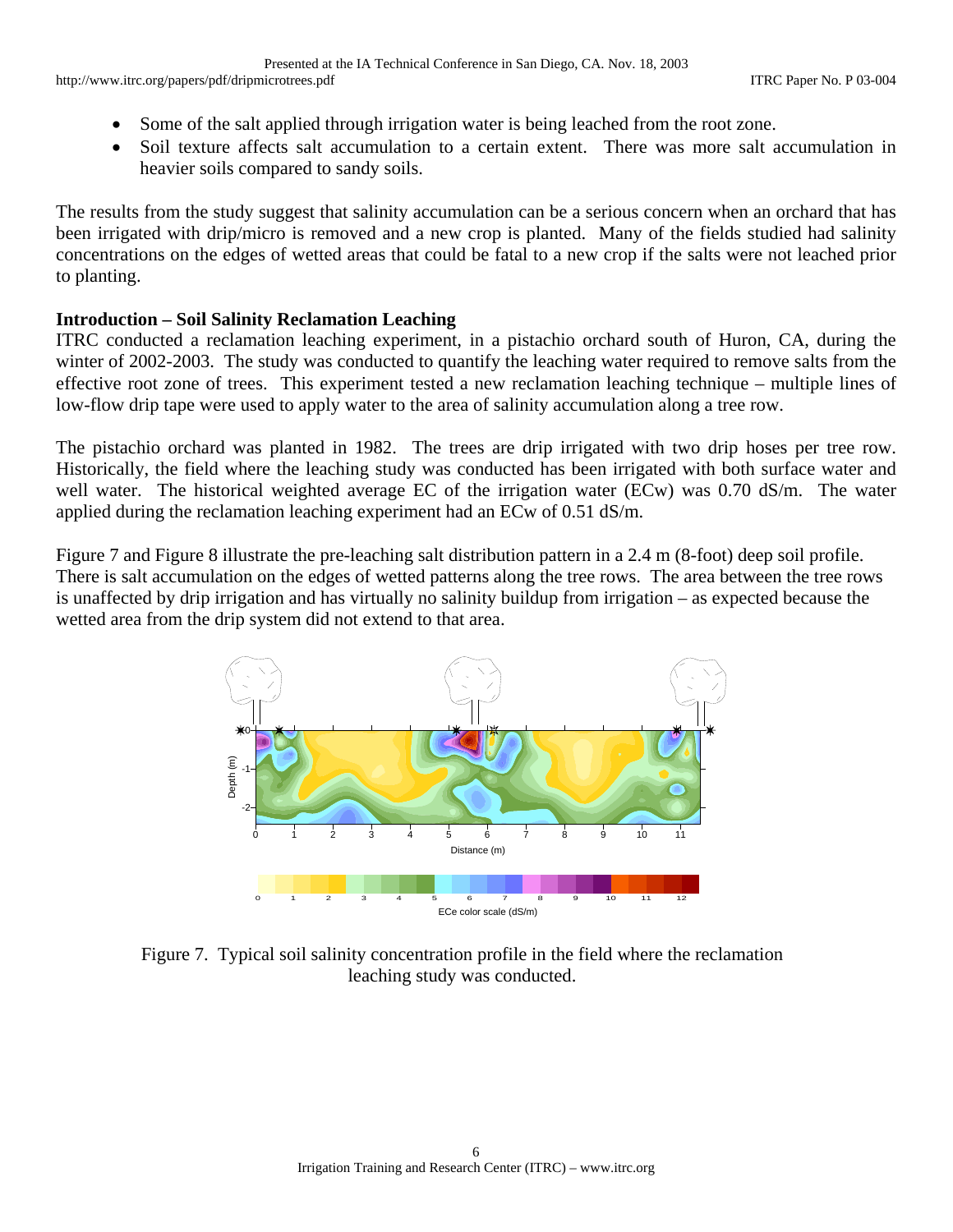

Figure 8 High salinity concentration along the tree row prior to leaching Average ECe of 6 locations along the same tree row

# **Leaching Procedure**

Six lines of low-flow drip tape were placed along one row of trees (30 trees total) and used to apply the leaching water. Three lines of drip tape were placed on either side of the tree. The spacing between the drip lines was .305 m (1 ft.). The emitter spacing was also .305 m along the tapes. The nominal flow of the drip tape was 1.64 LPH per meter (0.22 gpm/100 ft). The actual average application rate during leaching was approximately .5 cm/hr (0.2 inches/hour).



Figure 9. Low-flow drip tapes, spaced .3 m (1 ft.) apart, were used to apply reclamation leaching water in a pistachio orchard south of Huron, CA.

The practice of leaching using multiple lines of drip tape allows water to be applied where there is salt accumulation along the tree row, as opposed to putting water on the entire area of the field. Since reclamation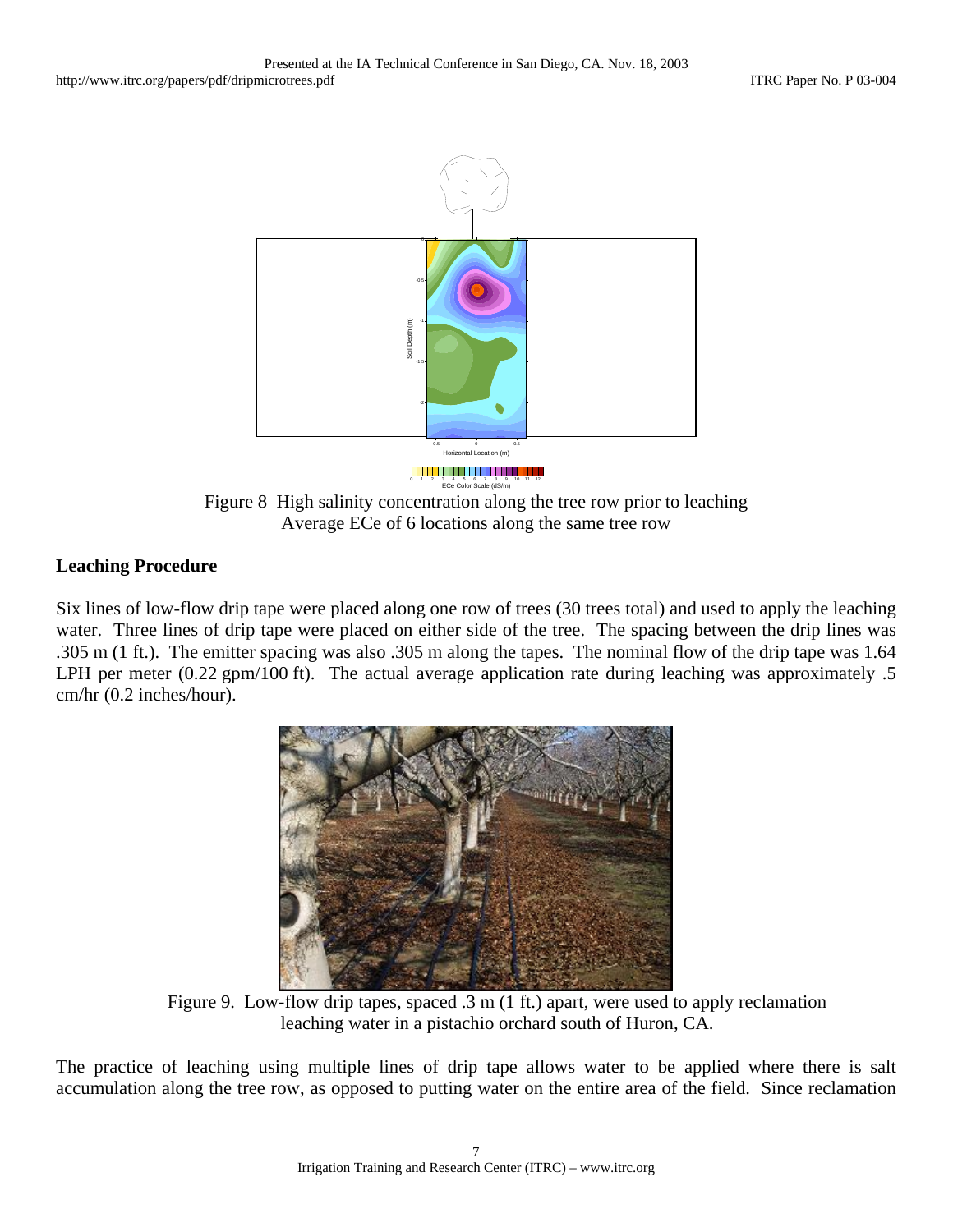leaching requires a relatively large depth of water, this technique offers the potential for significant water savings for reclamation leaching.



Figure 10. Profiles of the average soil moisture content after consecutive leaching applications.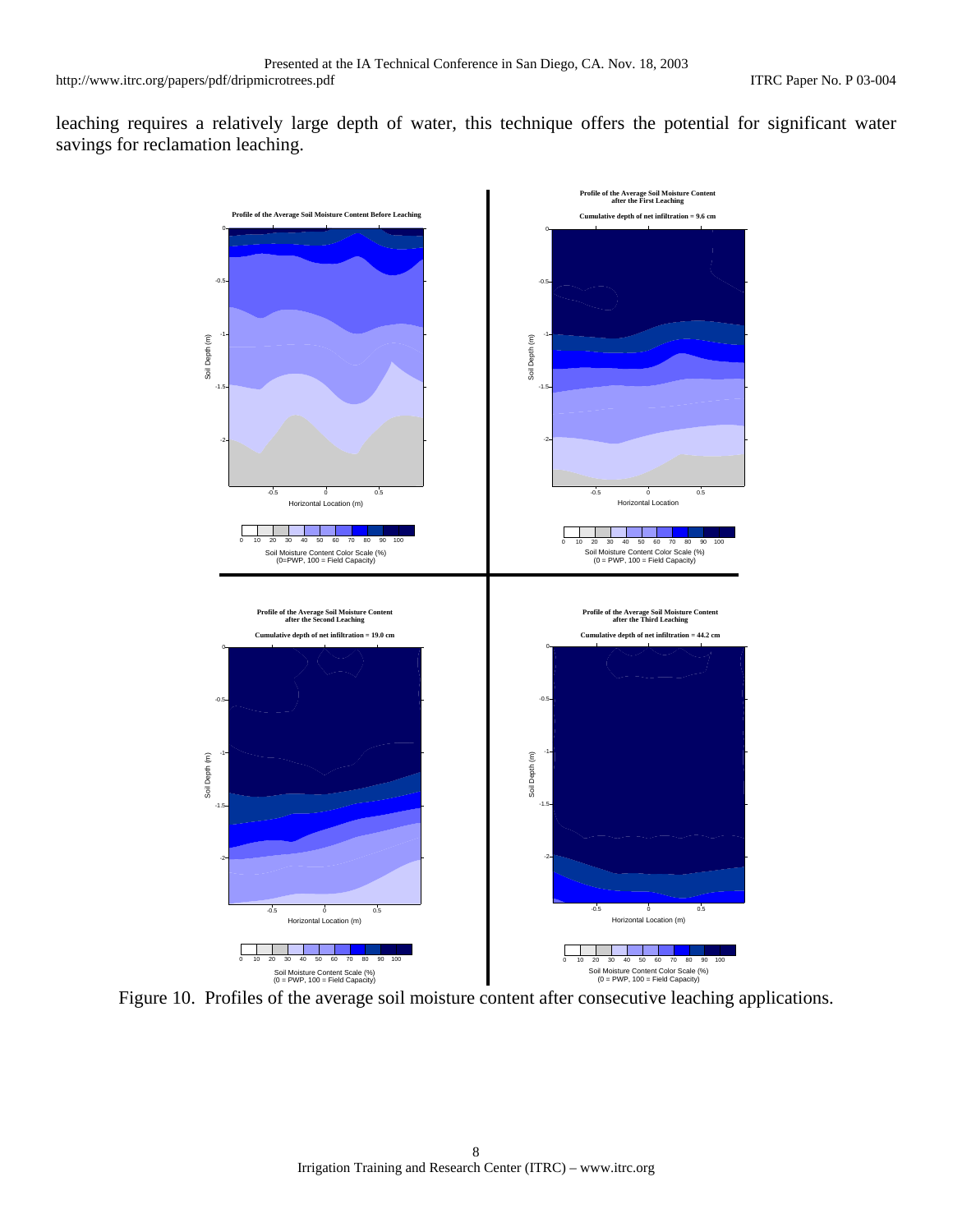Figure 10 illustrates increasing soil moisture contents down through the 2.4 m (8-foot) soil zone as increasing depths of leaching water were applied. The surface soil layer had a significantly greater depth of water that percolated through it compared to the soil layer 2.4 m deep – this is because the soil moisture contents of intermediate soil zones had to be increased to field capacity.

During the experiment, leaching water was applied four times. Soil samples were collected at six different locations along the tree row after each leaching. Evapotranspiration (specifically evaporation since the trees were dormant and there were no weeds in the area of consideration during the experiment) and precipitation were considered when determining the net depth of water infiltrated. After four leaching applications, there was approximately 56 cm (22 inches) of net infiltration over the 1.5 m (6-foot) width that the drip tapes spanned.



Figure 11. A comparison of the average ECe along the tree row before leaching and after 56 cm (22 inches) of net leaching water infiltration using low-flow drip tape.

## **Leaching Study Conclusions**

A salt reduction/equivalent leaching depth relationship was developed (see Table 1 and Figure 12). An equivalent leaching depth was defined as the depth of net leaching water that percolated through a soil zone, divided by the depth of a soil zone (each having the same units). The depth of irrigation water applied for leaching must be greater than the leaching water because some of the applied water goes to soil moisture storage and evapotranspiration during reclamation.

Equivalent leaching depth  $=$   $\frac{\text{net} \text{leaching} \text{ depth that percolated past a soil zone}}{\text{soil zone depth}}$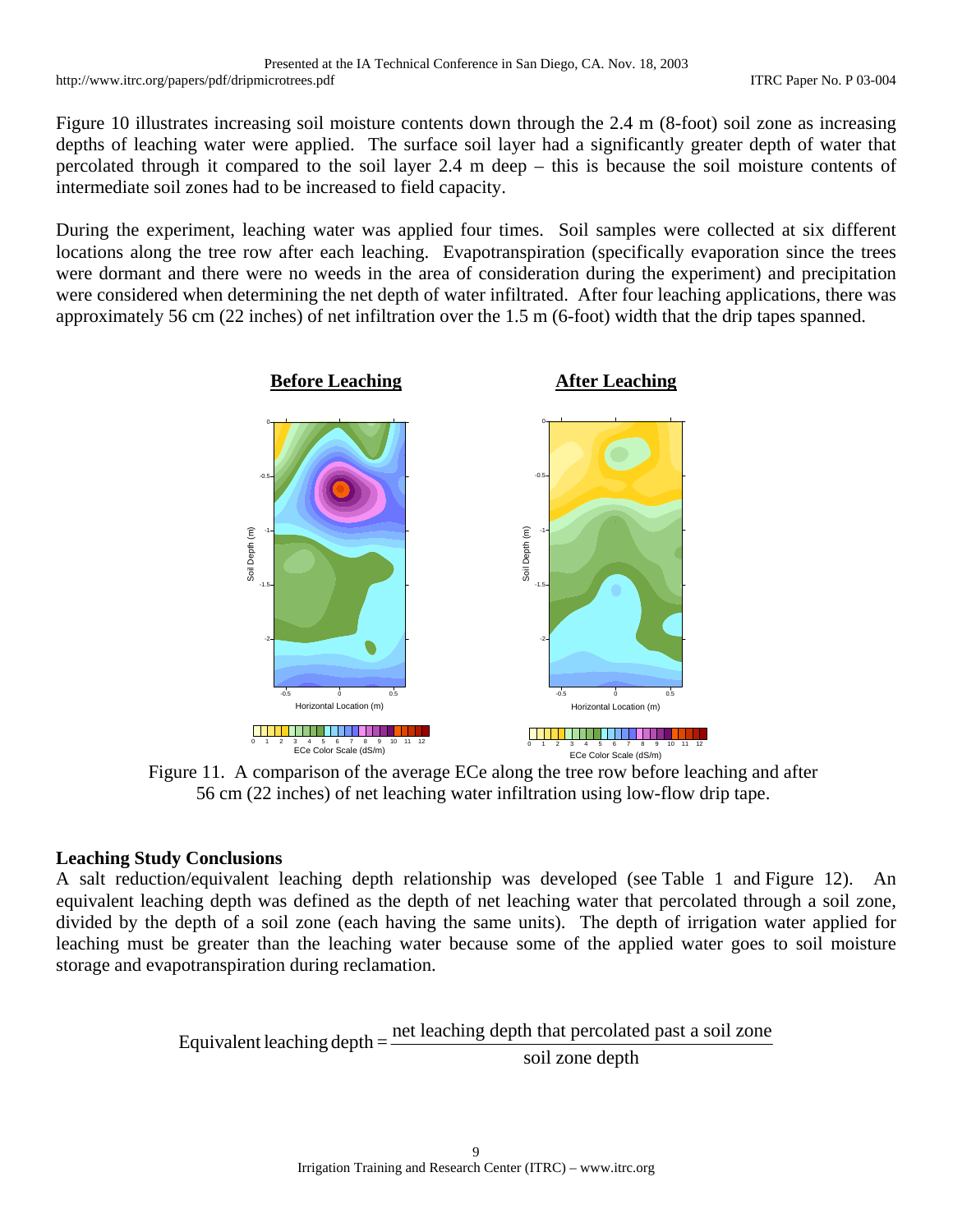For example, if 3 m of water deep percolated (leached) past a soil depth of 2 m, the equivalent leaching depth would equal  $(3m/2m) = 1.5$ . To fill the root zone to field capacity and get 1 meter of net leaching water may require 1.25 meters or so of water application.

| Equivalent leaching | Approximate fraction           |  |          |
|---------------------|--------------------------------|--|----------|
| depth               | of original salt concentration |  |          |
| $\Omega$ .          | $\rm 0.80$                     |  | $0.60\,$ |
|                     | 0.57                           |  | 0.38     |
| 0.6                 | 0.43                           |  | 0.28     |
| 9.8                 | 0.36                           |  | 0.23     |
|                     |                                |  |          |

| Table 1. Approximate salinity reductions for various equivalent leaching depths using |
|---------------------------------------------------------------------------------------|
| multiple lines of low-flow drip tape (silt loam).                                     |



Figure 12. Salt reduction/equivalent leaching depth relationship developed by applying leaching water using multiple lines of low-flow drip tape.

The relatively high application rate of 0.5 cm/hr (0.2 in/hr) in this experiment caused surface water ponding. Therefore, it is reasonable to find the curve for silt loam between the clay loam with continuous ponding and the intermittent ponding curves developed by Hoffman (1986). If the emitters had lower discharge rates, we hypothesize that the efficiency of salt removal would have been greater.

#### **Summary**

In summary, there is salt accumulation along the tree rows of many orchards irrigated with drip/micro irrigation systems. Salinity build-up becomes particularly important when trees are removed and the field is replanted. The most effective and efficient reclamation leaching practices for tree crops irrigated with drip/micro include: